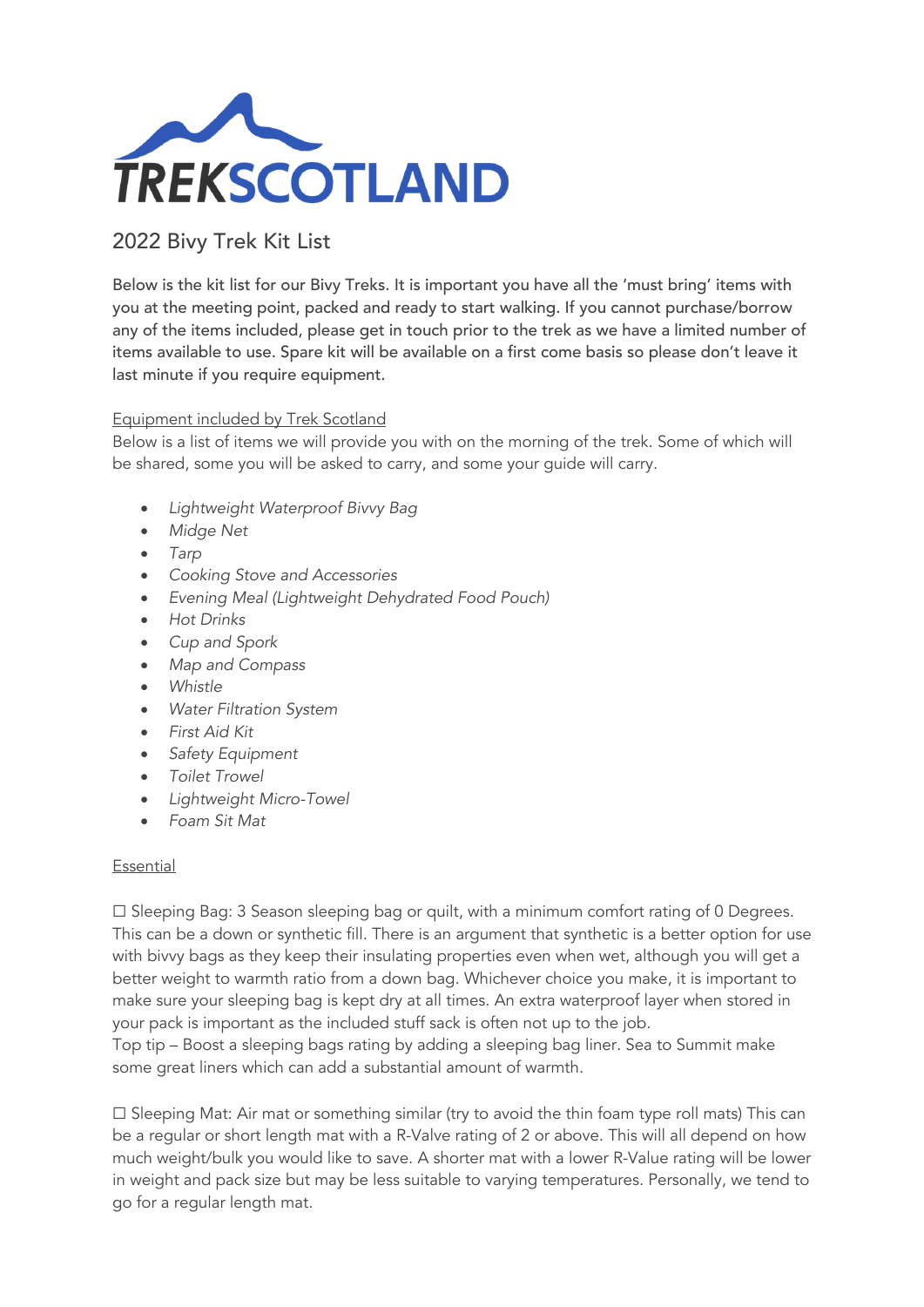☐ Rucksack: This should be a mountain pack with shoulder and waist straps, and a volume of between 40 – 50 litres. If like us you often carry extra equipment, i.e., camera, small rope, etc, it would be advisable to purchase a pack at the higher end of the stated capacity. Body shape, back length, will be a factor when purchasing a pack and it would be best to test a number of packs in a reputable store before purchasing. (Due to current Covid restrictions it is hard to visit a store. We would suggest an email or calling a store such

as www.ultralightoutdoorgear.co.uk as they have very knowledgeable staff who will aid in finding you the perfect pack) It is also advantageous to have either a pack made of waterproof fabric or have an additional waterproof rucksack cover.

☐ Water Bottle: A 1 litre water bottle which is made of sturdy plastic or lightweight metal. Your guide will provide filtration options to fill bottles with safe drinking water on route.

☐ Nutrition: Depending on the length of your trek, 1 or two packed lunches, breakfast, and snacks. We recommend high calorie cereal/chocolate bars.

☐ Headtorch: This should be a decent headtorch which will not fail in poor conditions. (Brands such as Petzl and Black Diamond offer great options) It should either be rechargeable, or battery powered. A set of spare batteries will also be needed. We place our headtorch (with additional batteries) into a small dry bag or plastic Ziplock sandwich bag in an easy to hand pocket.

□ Dry Kit: It is important to have a set of dry clothes to sleep in of an evening. Even on a warm dry day moisture will build up in your clothing. This will then transfer to your sleeping bag limiting its maximum performance. This can be a simple lightweight choice of clothing including just a t-shirt, spare underwear, and socks, made of a moisture wicking material such as Merino.

☐ Wash Kit/Toiletries: A basic wash kit of toilet paper (must be bio-degradable, wet wipes must be placed in a bag and carried out), toothbrush and paste.

☐ Dry Bags: Keeping kit dry is very important so a 2-layer system will ensure equipment is kept in the best condition even in the foulest of weather, (the first being protection for your rucksack, the second being dry bags with your gear inside). Dry bags in separate colours or writing on each bag also makes for better organisation and efficiency around camp. Ideally you want separate bags for;

- *1. Sleeping bag and Mat*
- *2. Headtorch and Whistle*
- *3. Dry Kit*
- *4. Wash Kit*
- *5. Any additional layers including waterproofs, mid-layers, hat, and gloves*
- *6. Electronical Equipment*

☐ Large dry bag: This needs to be a very large dry bag (60-70 litres) or a heavy-duty bin liner. After setting up camp this waterproof layer will store away any additional kit you have including your rucksack. This will be placed directly on the ground so needs to be completely watertight.

☐ Full set of waterproofs: These should include a mountain jacket with storm hood and waterproof trousers that can preferably be put on without taking your boots off. It is crucial that your waterproofs are waterproof and windproof! Test them by standing under the shower!